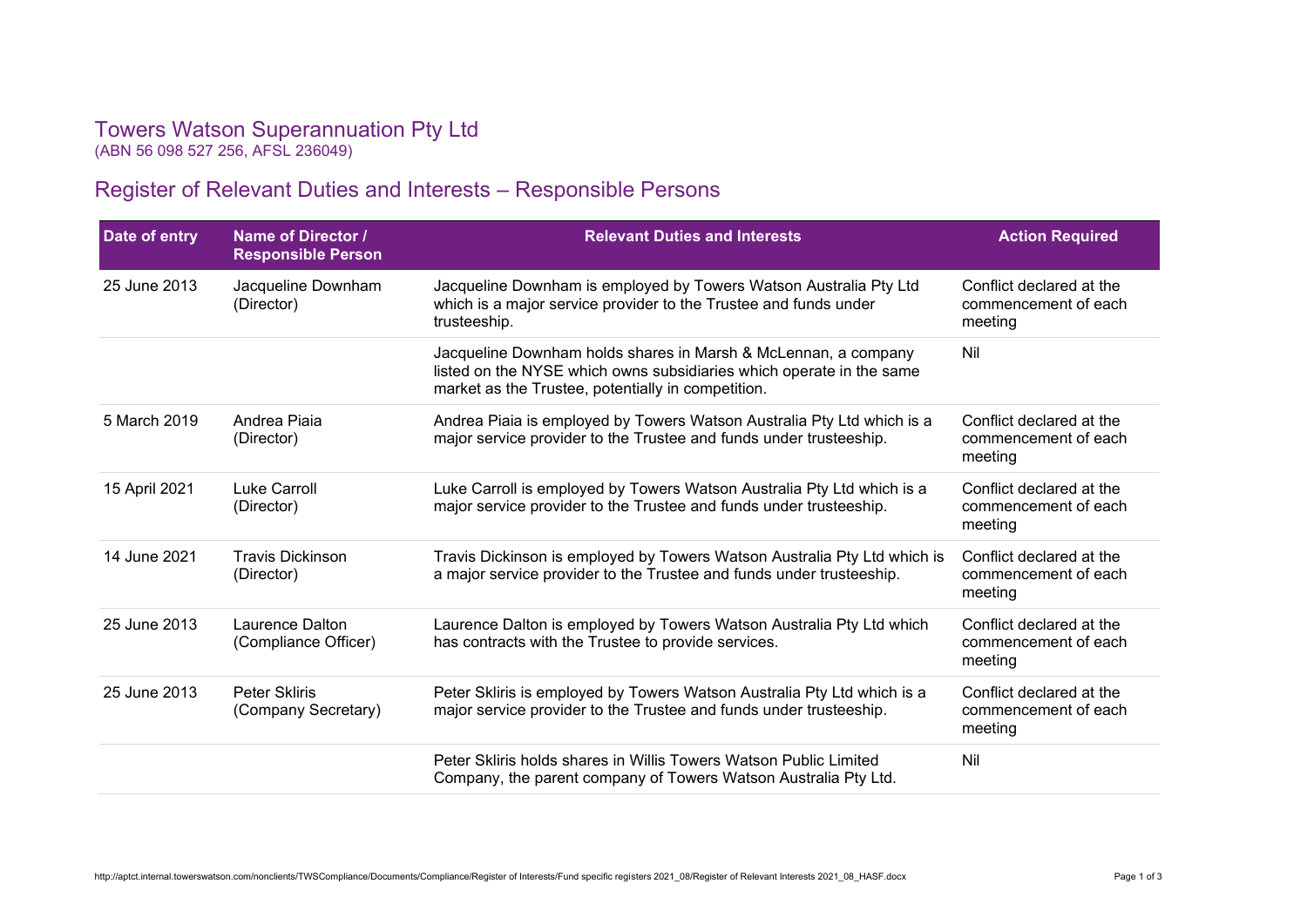| Date of entry | Name of Director /<br><b>Responsible Person</b>      | <b>Relevant Duties and Interests</b>                                                                                                                                                                                                                                                                                             | <b>Action Required</b>                                               |
|---------------|------------------------------------------------------|----------------------------------------------------------------------------------------------------------------------------------------------------------------------------------------------------------------------------------------------------------------------------------------------------------------------------------|----------------------------------------------------------------------|
| 24 March 2021 | Louise Campbell<br>(Responsible Person)              | Louise Campbell is employed by, and a director of, Towers Watson<br>Australia Pty Ltd (TWA) and the Head of Retirement for TWA, which has a<br>direct commercial relationship with AAS, which provides administration<br>services for clients of TWA and the funds under trusteeship of Towers<br>Watson Superannuation Pty Ltd. | Conflict declared at the<br>commencement of each<br>meeting          |
|               |                                                      | Louise Campbell holds shares in Willis Towers Watson Public Limited<br>Company, the parent company of Towers Watson Australia Pty Ltd.                                                                                                                                                                                           | Nil                                                                  |
|               | 1 December 2014 Andrew Hawthorn<br>(Account Manager) | Andrew Hawthorn is an employee of Towers Watson Australia Pty Ltd<br>which provides administration services and consulting advice to the Trustee<br>and the employer sponsor of the Heidelberg Australia Superannuation<br>Fund.                                                                                                 | Conflict declared at the<br>commencement of each<br>meeting          |
|               |                                                      | Andrew Hawthorn holds shares in Willis Towers Watson Public Limited<br>Company, the parent company of Towers Watson Australia Pty Ltd.                                                                                                                                                                                           | Nil                                                                  |
| 5 August 2021 | Farah Billimoria<br>(RSE Actuary)                    | Farah Billimoria is an employee of Towers Watson Australia Pty Ltd which<br>provides administration services and consulting advice to the Trustee and<br>the employer sponsor of the Heidelberg Australia Superannuation Fund.                                                                                                   | Conflict declared at the<br>commencement of each<br>meeting attended |
|               |                                                      | Farah Billimoria has been appointed by the sponsoring employer of the<br>Heidelberg Australia Superannuation Fund to provide defined benefit<br>accounting valuations from time to time for company reporting purposes.                                                                                                          | Nil                                                                  |
| 24 March 2021 | <b>Adam Kuziow</b><br>(RSE Auditor)                  | No relevant duties or interests                                                                                                                                                                                                                                                                                                  | Nil                                                                  |
| 14 May 2020   | Alison Flakemore<br>(RSE Auditor)                    | No relevant duties or interests                                                                                                                                                                                                                                                                                                  | Nil                                                                  |